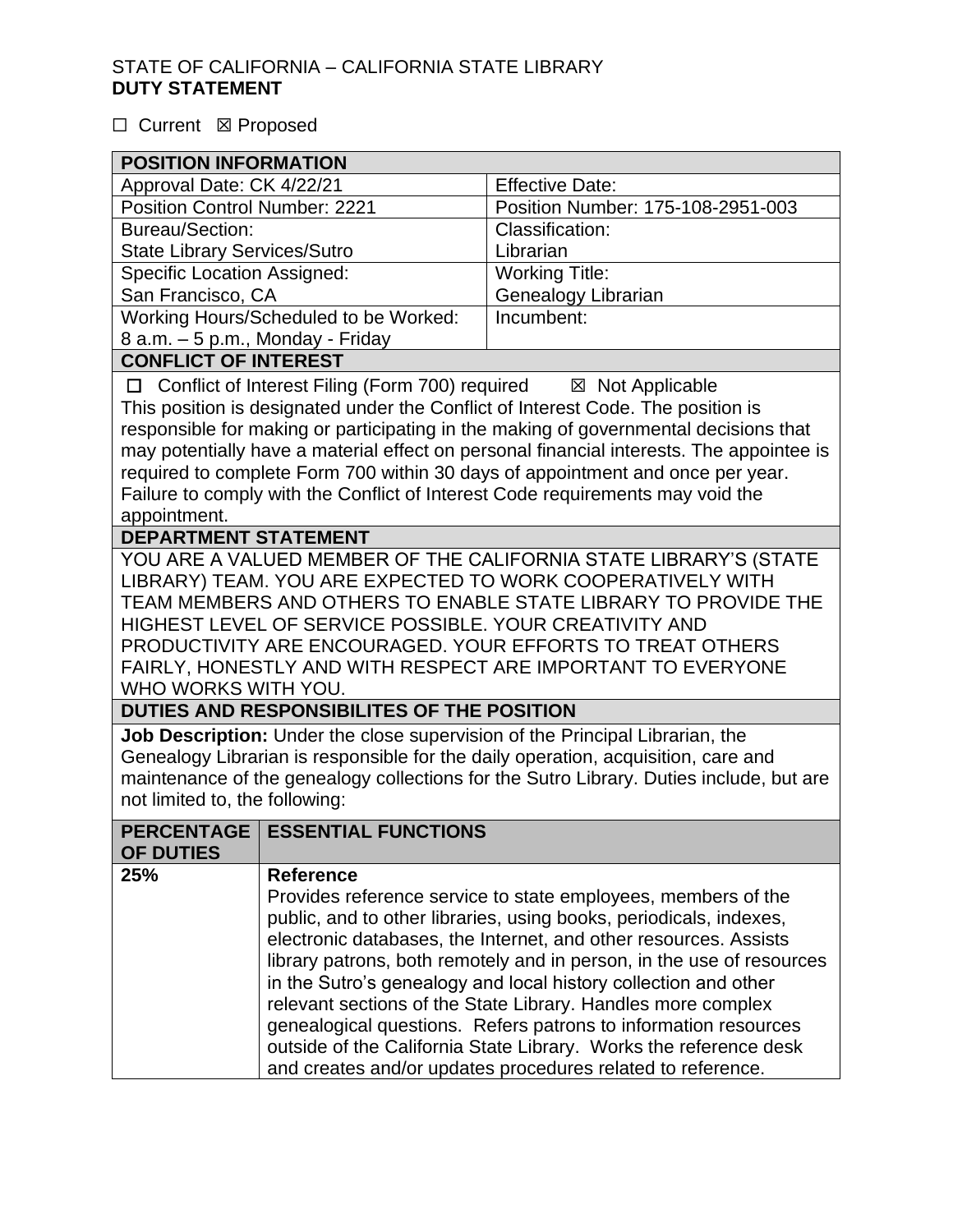|                            | Assists with training of new staff and overseeing the work of<br>volunteers.                     |  |  |
|----------------------------|--------------------------------------------------------------------------------------------------|--|--|
| 25%                        | <b>Presentations and Outreach</b>                                                                |  |  |
|                            | Prepares and conducts presentations to academic classes,                                         |  |  |
|                            | genealogical, and historical groups interested in genealogy.                                     |  |  |
|                            | Conducts tours and orientations of Sutro's genealogy collection.                                 |  |  |
|                            | Adroit use of social media in order to grow collection awareness.                                |  |  |
|                            | Responsible for connecting the organization and creating                                         |  |  |
|                            | partnerships with the surrounding community and deploying                                        |  |  |
|                            | innovative methods for engagement with patrons. Maintains a                                      |  |  |
|                            | calendar for local outreach events and works closely with various                                |  |  |
|                            | external and internal partners to plan and execute Sutro Library                                 |  |  |
|                            | events. Updates and maintains Sutro Library's genealogy                                          |  |  |
|                            | webpages.                                                                                        |  |  |
| 20%                        | <b>Collection Development/Maintenance</b>                                                        |  |  |
|                            | Evaluates donations and acquisition of genealogy-related materials                               |  |  |
|                            | (including periodicals, newspapers and books) for inclusion in the                               |  |  |
|                            | collection. Maintains current collection with an eye towards<br>conservation and digital access. |  |  |
| 10%                        | <b>Digitization</b>                                                                              |  |  |
|                            | Collaborates on, advocates for, and incorporates Digital First                                   |  |  |
|                            | initiatives in projects, policies, processes and procedures across all                           |  |  |
|                            | Sutro library operations and functions; contributes to and supports                              |  |  |
|                            | State Library programs' Digital First initiatives, including by                                  |  |  |
|                            | evaluating materials for digitization. Creates high resolution scans in                          |  |  |
|                            | response to patron requests. Coordinates digitization projects,                                  |  |  |
|                            | including training others.                                                                       |  |  |
| 10%                        | <b>Interlibrary Loan</b>                                                                         |  |  |
|                            | Reviews incoming interlibrary loan (ILL) requests and verifies                                   |  |  |
|                            | Sutro's holdings in microfiche, periodical, and book titles. Fulfills                            |  |  |
|                            | requests either digitally or by mail. Sorts requests by circulating and                          |  |  |
|                            | non-circulating materials. Refers difficult ILL questions to the                                 |  |  |
| 5%                         | Principal Librarian.                                                                             |  |  |
|                            | <b>Cataloging</b><br>Works with the cataloging department to make sure monographs                |  |  |
|                            | and serials are cataloged and holding records are correct and                                    |  |  |
|                            | maintained. Processes and produces archival finding aids for family                              |  |  |
|                            | history papers.                                                                                  |  |  |
| <b>PERCENTAGE</b>          | <b>MARGINAL FUNCTIONS</b>                                                                        |  |  |
| <b>OF DUTIES</b>           |                                                                                                  |  |  |
| 5%                         | Prepares bibliographies and guides as needed. Serves on State                                    |  |  |
|                            | Library committees. Provides research and reports as requested by                                |  |  |
|                            | the Principal Librarian, the Chief of State Library Services, Asst.                              |  |  |
|                            | Bureau Chief, and/or the State Librarian.                                                        |  |  |
| <b>WORKING ENVIRONMENT</b> |                                                                                                  |  |  |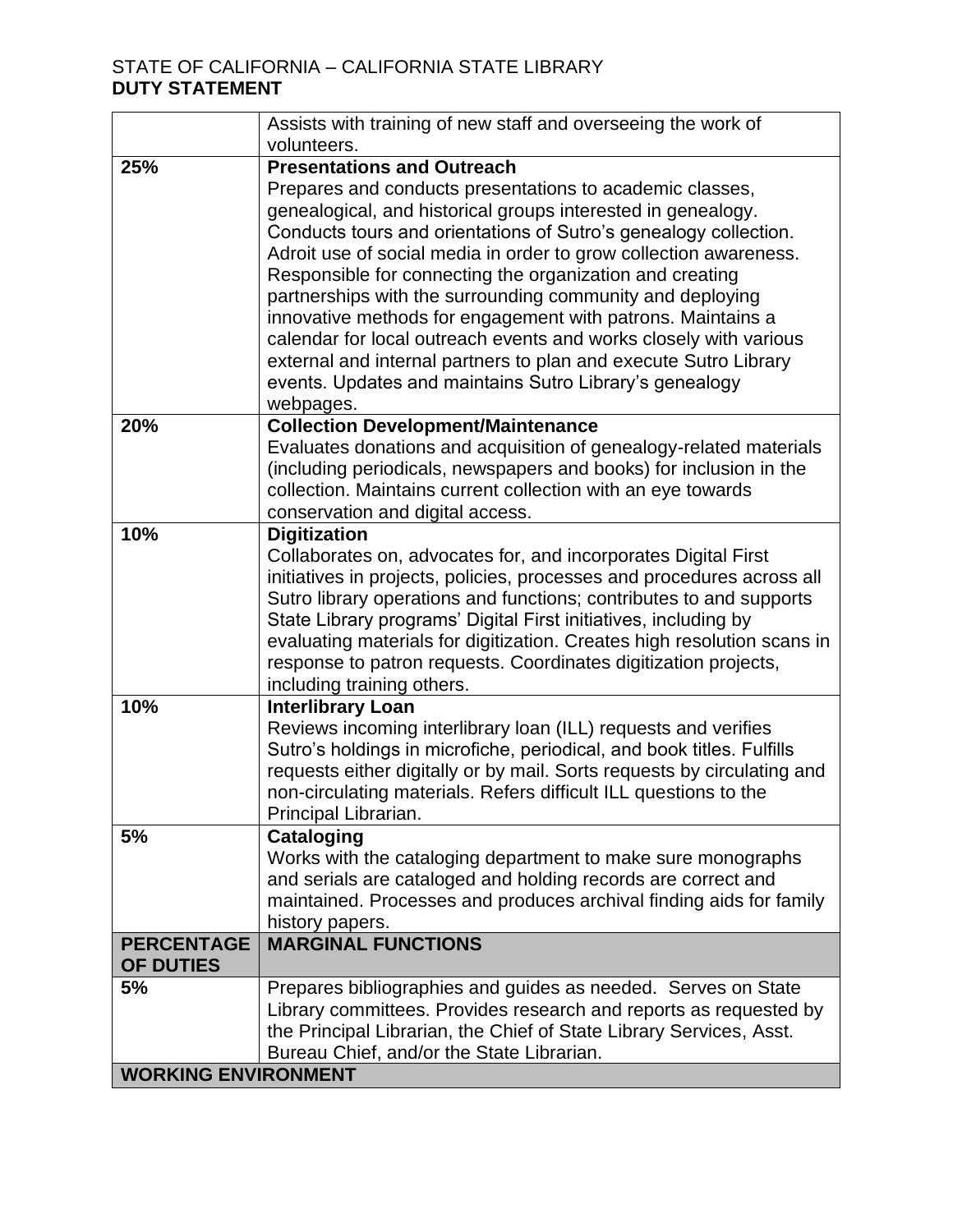**Supervision Received:** The librarian reports directly to and receives the majority of assignments from the Principal Librarian however, direction and assignments may also come from the bureau chief of SLS, SFSU professors, SFSU facilities and staff.

# **Supervision Exercised:** None

**Administrative Responsibility:** None

**Personal Contacts:** The incumbent will interact with 1) Peers: employees of State Library/Bureaus/Sections and other governmental agencies (i.e., Local/federal); 2) General public, patrons, departmental applicants and/or elected officials; 3) SFSU employees and students; 4) State Library Executive staff/Board Executive Officers; 5) Volunteers. Some of these contacts involve presenting in front of groups, giving tours, and orienting patrons to the library's services and collections.

 could result in poor customer service and incomplete or false information given to library patrons. The Sutro Library's valuable collections could suffer deterioration and **Actions and Consequences:** Failure to perform effectively the duties of the position damage. Outreach to SFSU and to the public could become ineffective. The image and functioning of the library could be damaged, leading to negative publicity and potential loss of programmatic support.

 **Functional Requirements:** The Librarian must have the ability to access materials weight; move and position objects weighing up to 35 pounds including large, and microfiche/microfilm machines and to digitize information using scanners. The incumbent works 40 hours per week in an office setting with natural and artificial light . located on compact shelving units including materials that may be at floor level or over five (5) feet off the ground; move book trucks holding up to 100 pounds of awkward library books and other materials; retrieve information from Daily access to and use of a personal computer is essential. Regular travel to

Sacramento and other locations is required as necessary.

### **Other Information: Knowledge and Abilities**

- • Incumbent will be a critical member of a team providing public reference service during core library business hours (8:00 AM-5:00 PM, Monday through Friday)
- • Manages various customer needs while answering questions and providing research assistance in person, on the telephone, and through the library's reference tracking software and other electronic means
- Daily access to and use of a telephone and personal computer for bibliographic searches is essential (90% of time)
- Ability to establish and maintain good working relationships with co-workers and managers
- Ability to communicate effectively and work cooperatively with staff at all levels within the State Library
- Incumbent is expected to travel when necessary to deliver SFSU classroom orientations, to make presentations at conferences, or attend off-site meetings (approx. 5% of time). Some travel to Sacramento is required
- • Ability to serve for extended periods of time at public services desks and in staff office